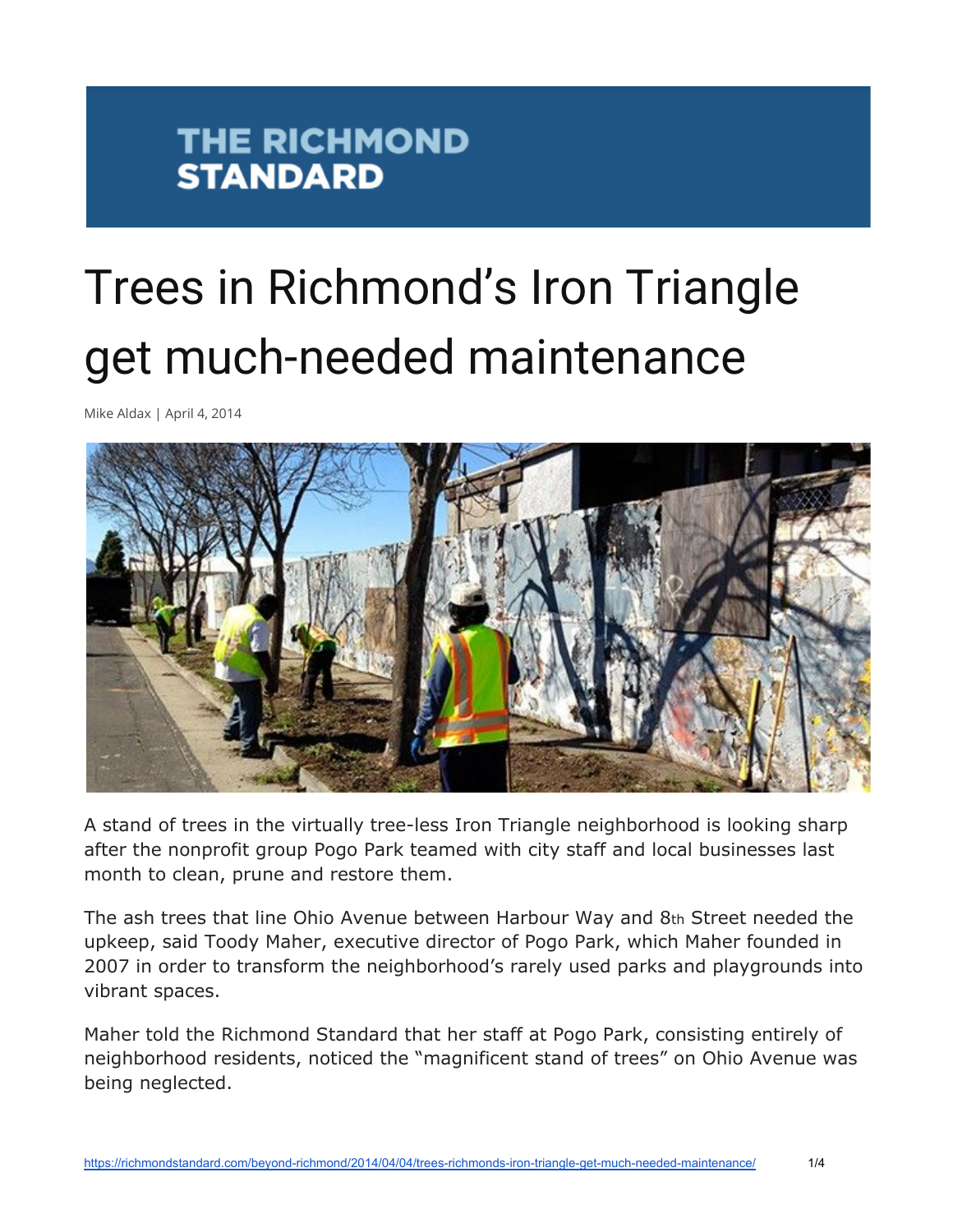

(Photo courtesy of Pogo Park) Rutilio Rivera and others from the Pogo Park resident team clears grass and weeds *from the landscape strip to create healthy soil for the trees.*

"This particular stand of ash trees on Ohio is special and remarkable because the Iron Triangle is a neighborhood with virtually no trees," Maher said.

On March 13, Pogo Park staffers teamed with the city's Parks and Landscaping Department and arborist Big Chief Tree Service of El Cerrito to offer those lonely trees some love and care.

The nonprofit's staff "removed every weed and blade of grass by hand from the strip between sidewalk and street," according to City Manager Bill Lindsay's newsletter.

Also, Big Chief Tree Service pruned 17 trees, removed two that had died, aerated and vertically composted the soil and placed organic mulch on a 500-foot-long roadside area, Lindsay added.

Near those trees is the site of the future Harbour-8 Park, which Pogo Park is building with help from \$150,000 in funds from The Trust for Public Land, the country's largest and most prestigious nonprofit that creates parks and open spaces for people. The future park will include gardens and a play area.

"Getting TPL on board in Richmond is a game changer," Maher said.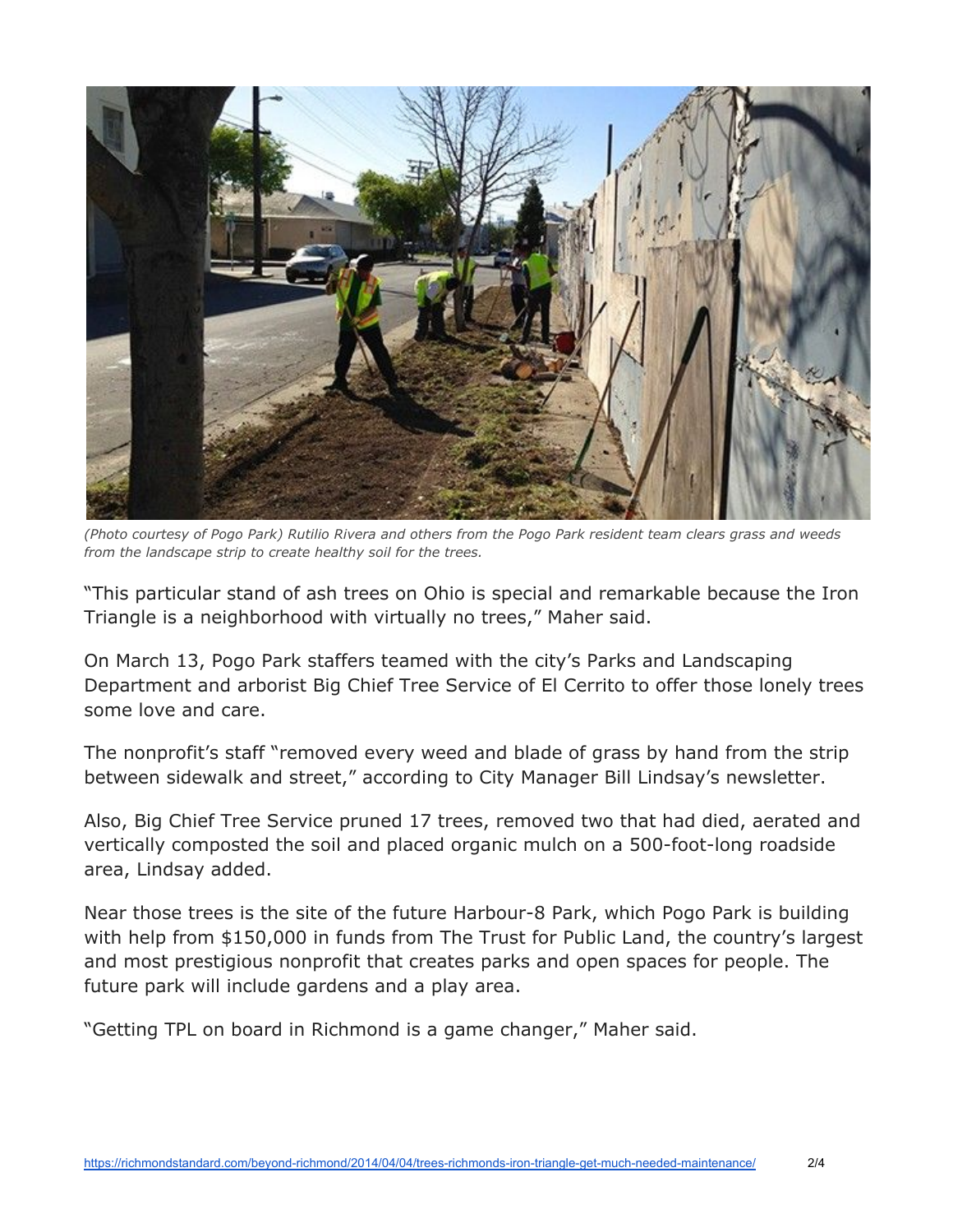

Check out an amazing image of the future Harbour-8 Park: